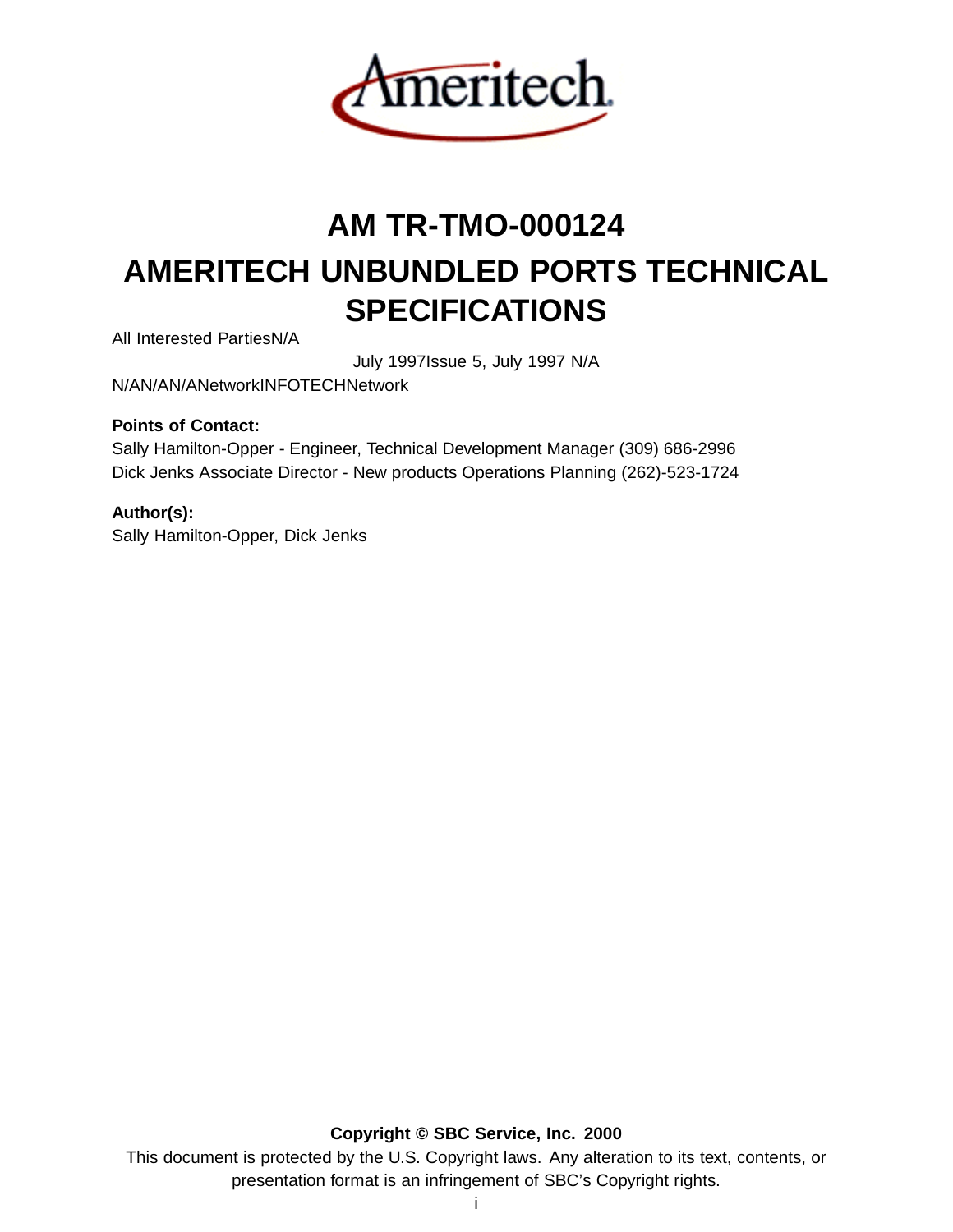# **Table of Contents**

|      | 1.1. PURPOSE                                                     | iίi  |
|------|------------------------------------------------------------------|------|
|      | 1.2. REASON FOR REISSUE                                          |      |
|      | 1.3. UNBUNDLED SWITCH PORTS                                      | iii  |
|      |                                                                  | iίi  |
|      | 2.1. UNBUNDLED SWITCH PORTS                                      | iv   |
|      | 2.2. UNBUNDLED SWITCH PORT CAPABILITIES                          | vi   |
| 2.3. | UNBUNDLED LOCAL SWITCHING W/ SHARED<br><b>TRANSPORT (ULS-ST)</b> |      |
|      |                                                                  | vii  |
|      | 2.4. UNBUNDLED LOCAL SWITCHING (ULS) CUSTOM ROUTING              | viii |
|      | 2.5. UNBUNDLED TANDEM SWITCHING (UTS)                            | viii |
|      | 4.1. GENERAL                                                     |      |
|      |                                                                  | ix   |
|      | 4.2. NC CODES                                                    | iх   |
|      | 4.3. NCI CODES                                                   |      |
|      |                                                                  | xi   |
|      | 4.4. SWITCH PORT COMPATIBLE TLP RANGES AT THE CO-NI              | xii  |

# **Copyright © SBC Service, Inc. 2000**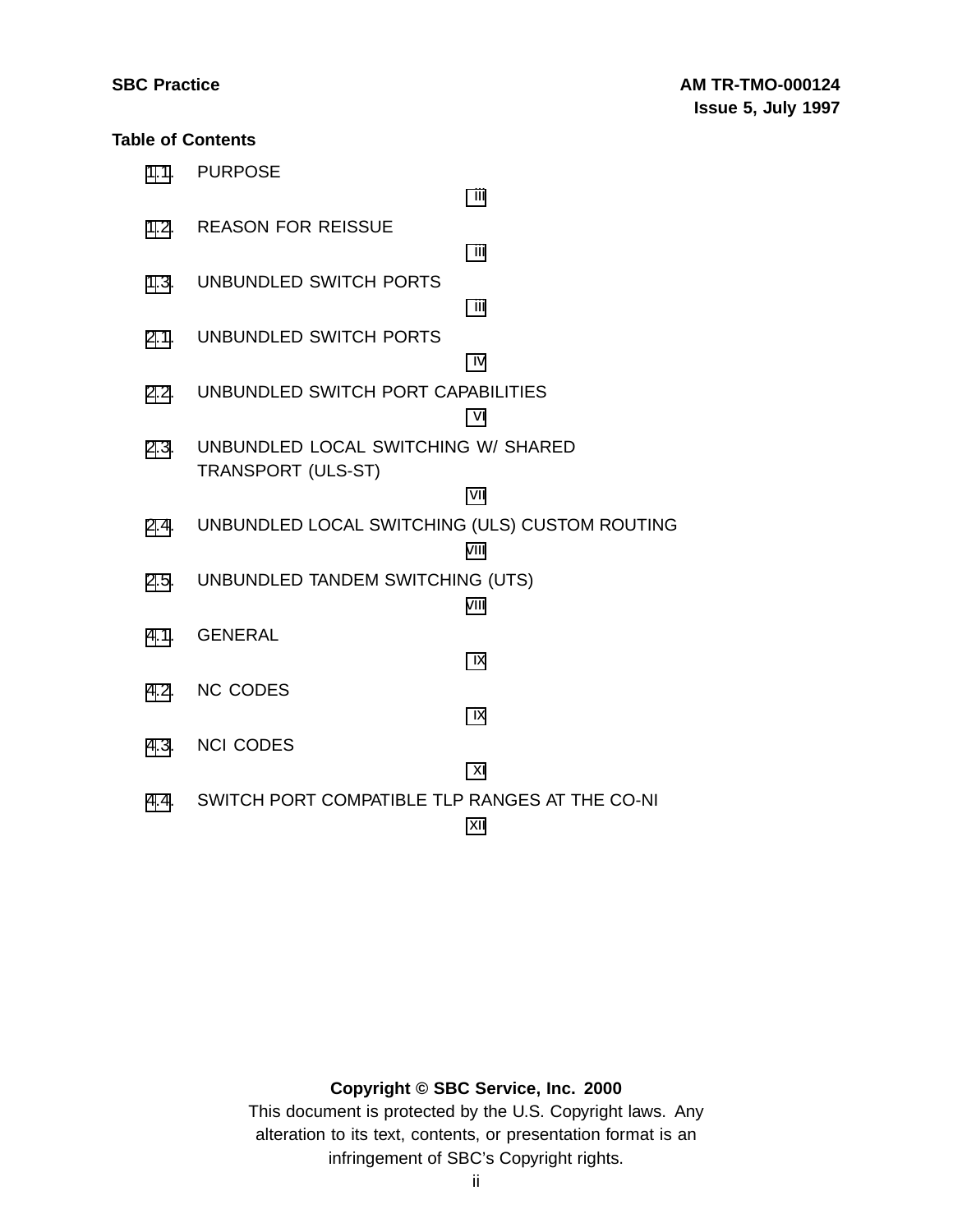# **GENERAL**

This document contains service descriptions and related technical information in support of the offering of unbundled end office and tandem office switch ports by Ameritech.

# **[1](#page-2-0). INTRODUCTION**

# **[1.1](#page-2-0). PURPOSE**

The intent of this document is to provide customers, service providers, and equipment manufacturers with a description of the service, and operational characteristics and interface descriptions for unbundled local, and tandem office switch ports offered by Ameritech.

# **[1.2](#page-2-0). REASON FOR REISSUE**

This document is being revised to introduce the Unbundled Local Switching with Shared Transport (ULS-ST) product option and use of Unbundled Local Switching (ULS) as a component of the Unbundled Network Element - Platform (UNE-P), also know in the Ameritech Region as the Combined Platform Offering (CPO).

# **[1.3](#page-2-0). UNBUNDLED SWITCH PORTS**

Unbundled switch ports allow the connection of an Alternative Service Provider's (ASP's) individual loops to the switching components of Ameritech's network. Switch ports provide access to the basic functionality of the switch, including signaling, digit reception and interpretations, routing and rating, and call supervision. Unbundled switch ports will use the same types of circuitry and will have the same capabilities and quality as the ports used by Ameritech in the provision of bundled services.

# <span id="page-2-0"></span>**Copyright © SBC Service, Inc. 2000**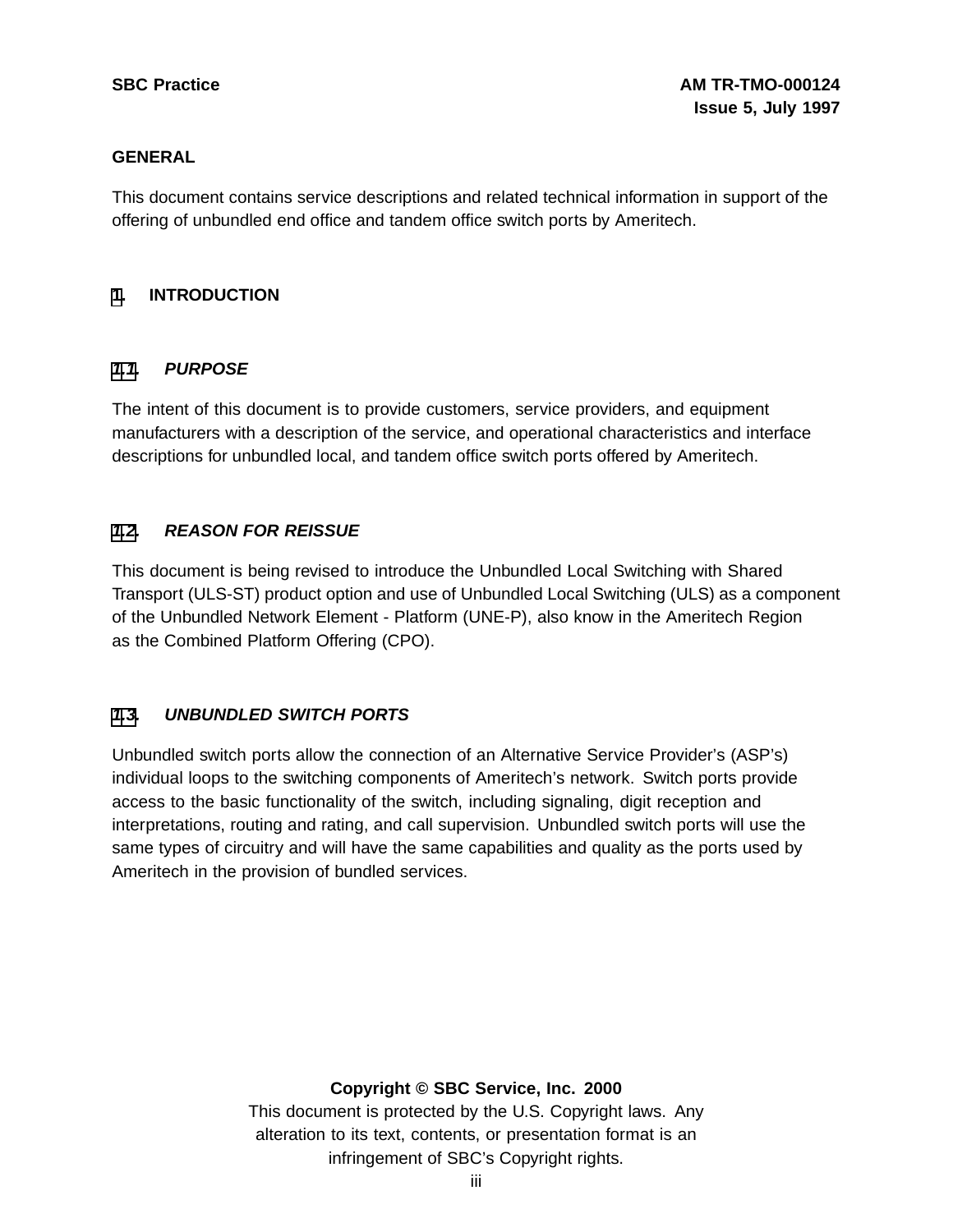# **[2](#page-3-0). SERVICE DESCRIPTION**

# **[2.1](#page-3-0). UNBUNDLED SWITCH PORTS**

Unbundled switch ports provide access to the basic features and functionalities of the switch, including signaling, digit reception and interpretations, routing and rating, and call supervision. Unbundled switch ports will use the same types of circuitry and will have the same capabilities and quality as the ports used by Ameritech in the provision of its bundled services.

An unbundled switch port will be either an Unbundled Local Switch (ULS) port or an Unbundled Tandem Switch (UTS) port and consists of the central office switch hardware and software required to permit customers to transport or receive information over the public switched network. Ports provide access to the basic functionality of the switching components of Ameritech's network, including signaling, digit receipt and translations, routing and rating, and call supervision. Dial tone, translations, a telephone number, announcements, and touch-tone are inherent components of the ULS port. All of the features inherent to the switch are provided on a ULS port. (AIN based products are not part of the offering, except for Caller Identification with Name (CNAM). CNAM is provided in Ameritech via AIN rather than switch based TR1188, except in the DMS10 switch.) In addition, a ULS or UTS port includes a termination on the main (or other designated) frame and cabling between the frame and switch line card.

Unbundled Local Switching (ULS) trunk ports are dedicated to a CLEC's use. However, ULS line ports can be used with a switch's existing trunk ports to provide access to Shared Transport (see Unbundled Local Switching with Shared Transport section of this document).

Collocation is required for connection to an Unbundled Local Switch (ULS) port or an Unbundled Tandem Switch (UTS) port. However, collocation is not required for the provision of currently combined ULS-ST port and Unbundled Local Loop, which is known as Unbundled Network Element-Platform (UNE-P) or Combined Platform Offering (CPO) in the Ameritech Region.

The following unbundled switch port types are offered:

Basic exchange/Private Branch Exchange (PBX) loop start

Private Branch Exchange (PBX) ground start

Electronic business service (e.g., P-phone, with or without display)

<span id="page-3-0"></span>Basic COPTS (Customer Owned Private Telephone Service) \*\*Not offered with ULS-ST\*\*

# **Copyright © SBC Service, Inc. 2000**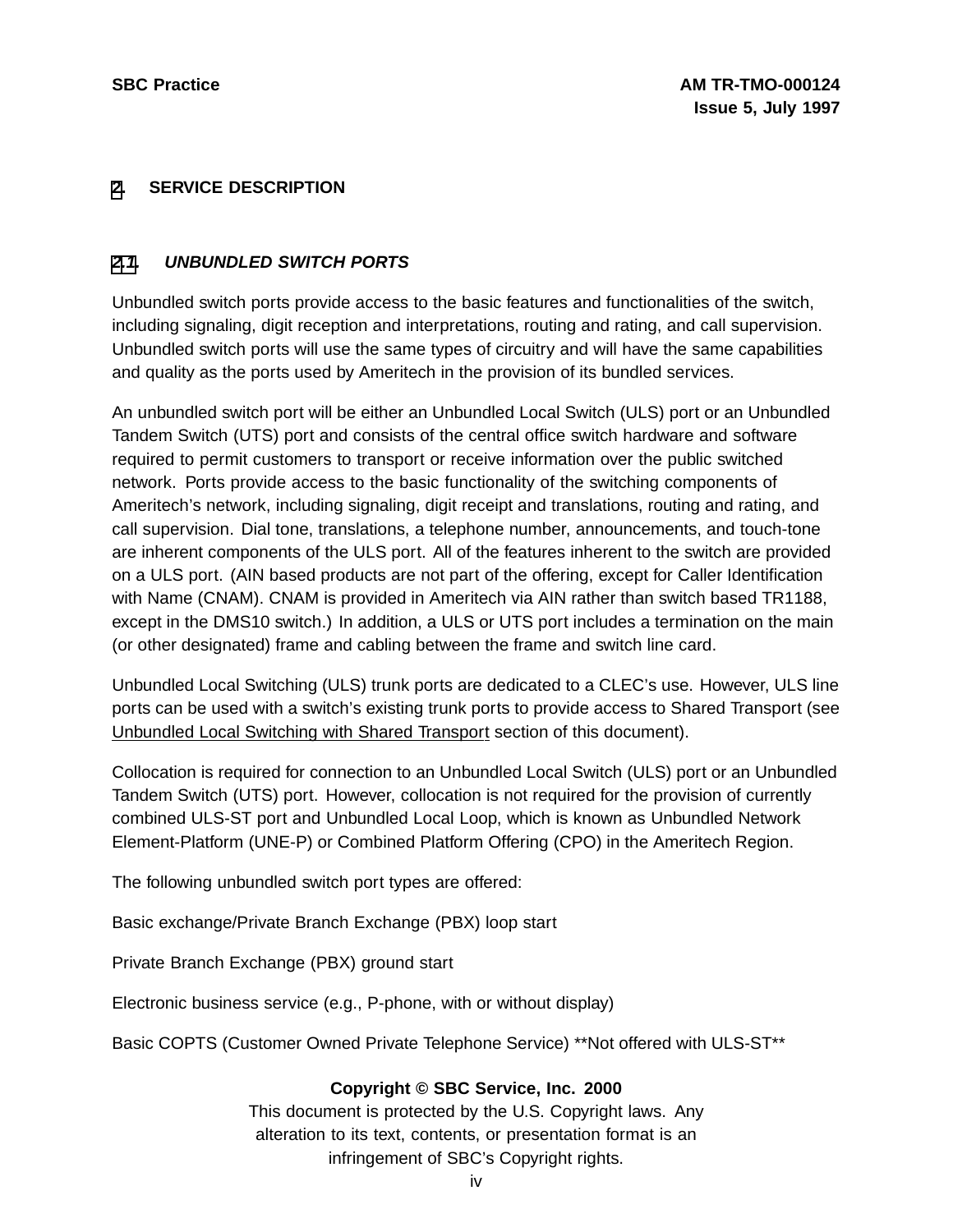Direct Inward Dialing (DID)

Basic rate ISDN direct port

Centrex electronic business service (e.g., P-phone, with or without display) port

Centrex basic port

Centrex attendant port

Centrex ISDN port

ISDN primary rate port

Digital trunking port

Custom routing trunk port

ULS/DS1 trunk port

# **Copyright © SBC Service, Inc. 2000**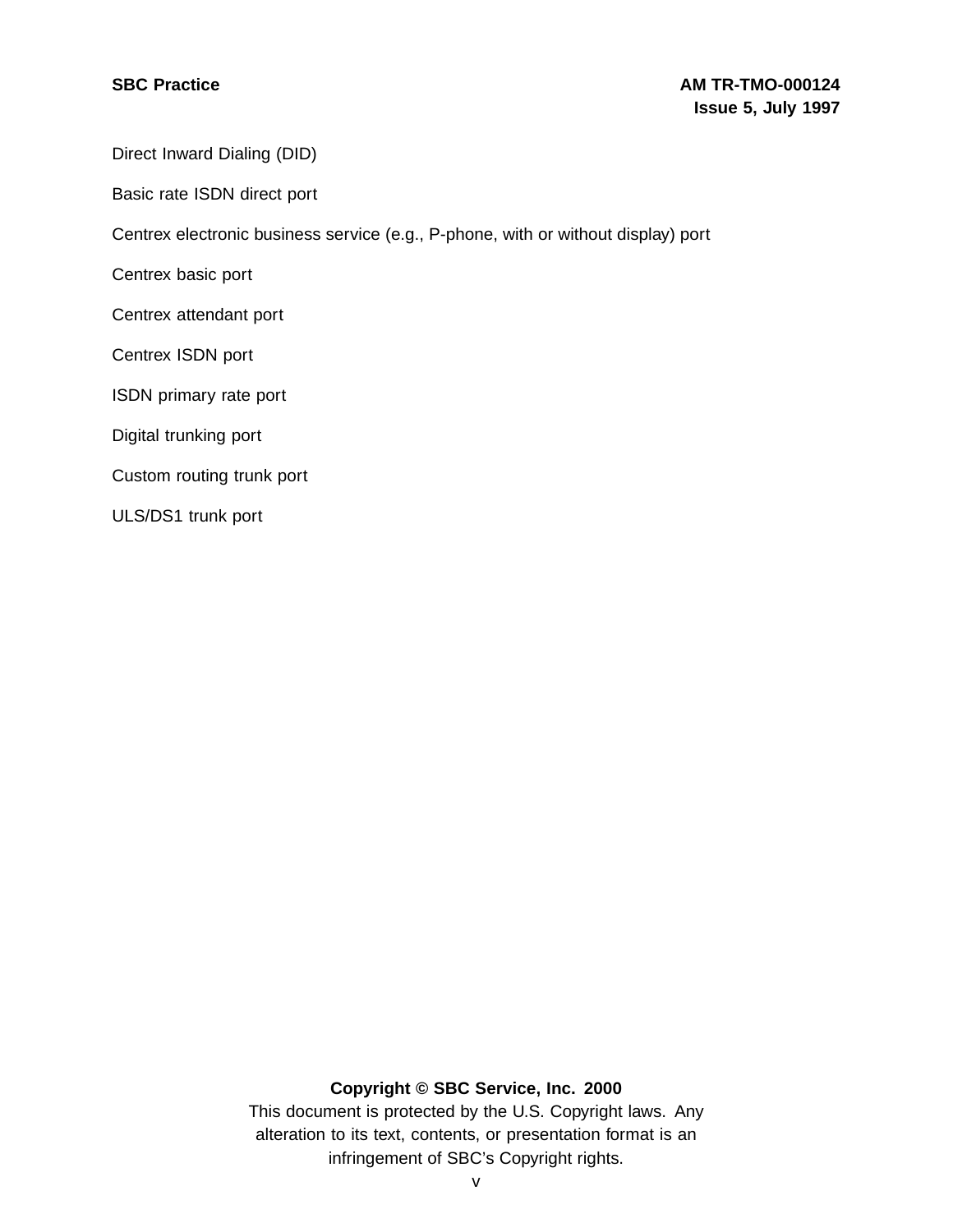



# **[2](#page-3-0)[.2](#page-5-0). UNBUNDLED SWITCH PORT CAPABILITIES**

The unbundled switch port provides access to Ameritech's switch functionality and to other public switched networks. The unbundled switch ports are divided into two types of ports: 1) Line Side Ports and 2) Trunk Side Ports.

1. Line Side Ports provide the following types of functions:

On-Hook and Off-Hook Detection

Dial Tone

<span id="page-5-0"></span>Digit Reception and Interpretation (Dial Pulse or Dual Tone Multifrequency (DTMF))

# **Copyright © SBC Service, Inc. 2000**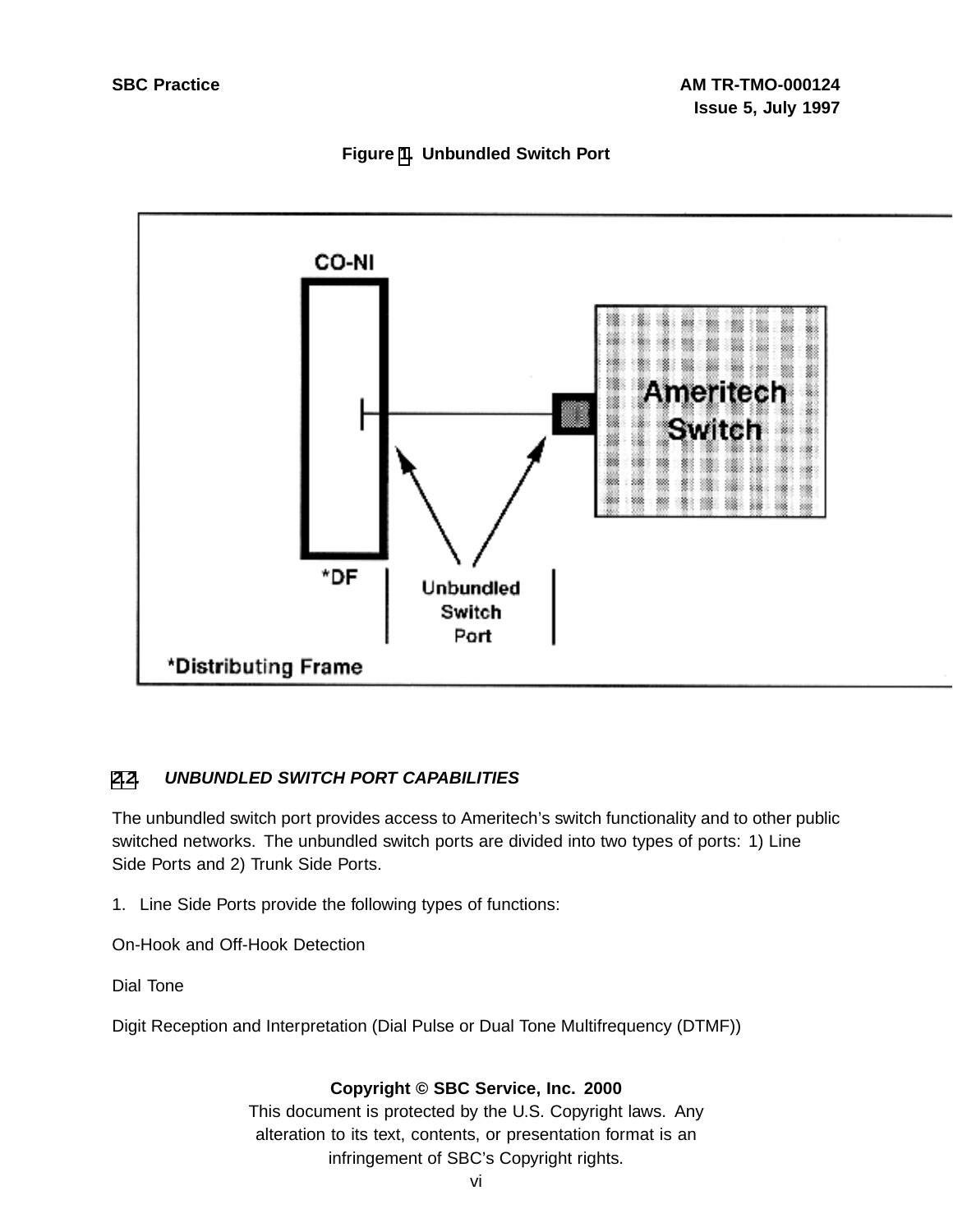Network Call Routing to the called telephone number

Audible Ringing and Power Ringing

Automatic Message Accounting (AMA) Recording

Disconnect Detection

Access to Ameritech's switch based services and features

2. Trunk Side Ports provide the following types of functions:

Digit Pulsing [Dial Pulse (DP), Dual Tone Multifrequency (DTMF) and Multifrequency (MF)]

Digit Reception and Interpretation

Network Routing toward terminating telephone number

Answer Detection and Supervision Signaling

# **[2](#page-3-0)[.3](#page-6-0). UNBUNDLED LOCAL SWITCHING W/ SHARED TRANSPORT (ULS-ST)**

Unbundled Local Switching (ULS) has an option that provides access to Shared Transport (ULS-ST). Shared transport is defined as the transmission facilities shared by more than one carrier, including the incumbent LEC, between the following switches in the incumbent LEC's network: end office to end office, end office to tandem, and between tandems. ULS-ST permits the Competitive Local Exchange Carrier (CLEC) to access the interoffice network of Ameritech for the origination and completion of calls to and from ULS ports to Ameritech end office switches or to other third-party switches. Shared transport is a component of ULS ports, which in turn can be a component of the UNE-P/CPO. Existing Ameritech routing tables contained in Ameritech switches will be used to provide ULS-ST. Through the use of originating and terminating AIN line triggers, ULS-ST provides local (originating and terminating) and access (originating and terminating) usage detail for the CLEC to bill their end users and perform billing settlements with respective carriers.

<span id="page-6-0"></span>Unbundled Local Switching (ULS) is available with full customized routing using uniquely defined switch routing per port type (see Unbundled Local Switching Custom Routing section of this document) or with standard routing using existing switch routing of calls that is shared by all users of the port type such as retail, resale or unbundled. A CLEC can order custom routing for all Operator Services (OS) traffic, all Directory Assistance (DA) traffic, or all traffic via ULS Custom Routing. However, a CLEC cannot mix the use of ULS with Shared Transport and ULS

# **Copyright © SBC Service, Inc. 2000**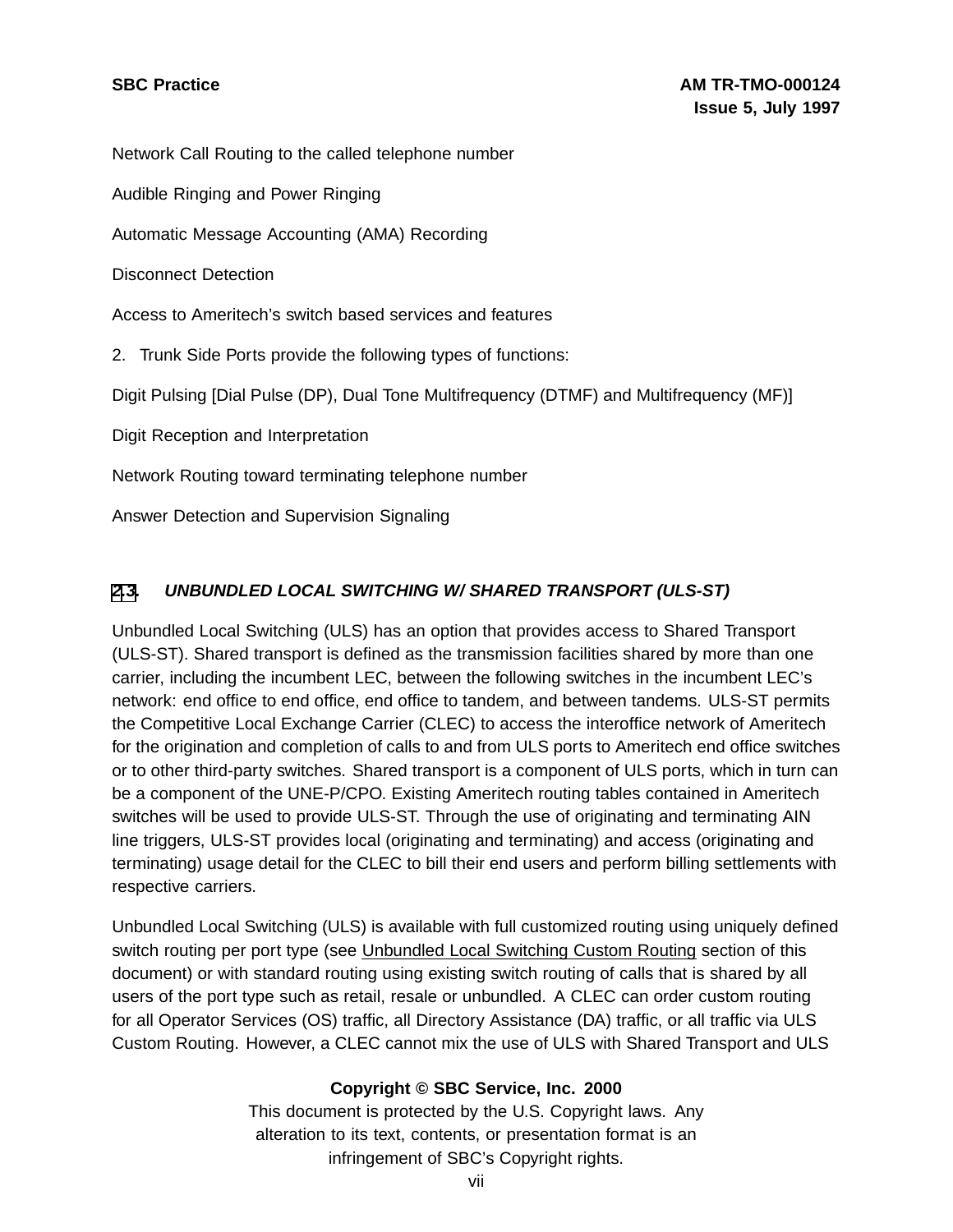with custom routing in any end office switch. The only exception is when a CLEC that subscribes to ULS-ST chooses to custom route OS and/or DA traffic over a dedicated transport.

This option of ULS-ST with custom routing of OS or DA calls will utilize the Advanced Intelligent Network (AIN) originating trigger to invoke service logic capable of routing the local OS/DA calls to the CLEC's chosen Unbundled trunk port and unique or dedicated transport. This service will be provided on the existing AIN platform and Service Switching Point (SSP) software will be used on all switch types. Use of this unique OS/DA routing option requires that a port and trunk group be designated for each Number Plan Area (NPA) to be served with an end office switch's Unbundled Local Switching line ports. Use of ULS-ST without the unique OS/DA option will deliver all OS/DA calls to Ameritech's OS/DA platform where the corresponding SPID Branding product should be used to uniquely identify the arriving calls (i.e. Custom OS/DA Branding).

# **[2](#page-3-0)[.4](#page-7-0). UNBUNDLED LOCAL SWITCHING (ULS) CUSTOM ROUTING**

The ULS custom routing provides standard line class code routing as well as technically feasible custom routing guides and line class codes for the end office switch. This custom routing is designed to route calls from line ports or trunk ports to specific line ports or trunk groups by the class of call as well as to Ameritech's traditional services. For line side routing, the routing class of service directs the rating and screening. The digit interpretation is used to determine a call type. This call type differentiates the route to either an Inter exchange Carrier or to an intra office or interoffice location.

Each telephone number must be identified with accompanying entries for class of call and the rate center. The contents of these two attributes with screening information and traditional digit analysis are used as the "combined key" to find the appropriate call routing class of service.

For trunk side routing, the routing class of service directs the rating and screening for the route. This screening may be in the form of routing to a specific trunk group. Specialized routing may be employed when the call is routed to either reorder or an announcement.

The ULS custom routing can restrict or allow call completion to selected NXX codes (e.g., 900 or 976 NXX calls).

# **[2](#page-3-0)[.5](#page-7-0). UNBUNDLED TANDEM SWITCHING (UTS)**

<span id="page-7-0"></span>Unbundled Tandem Switching (UTS) provides standard translations using routing guides and class codes to determine the routing through the tandem switch.

# **Copyright © SBC Service, Inc. 2000**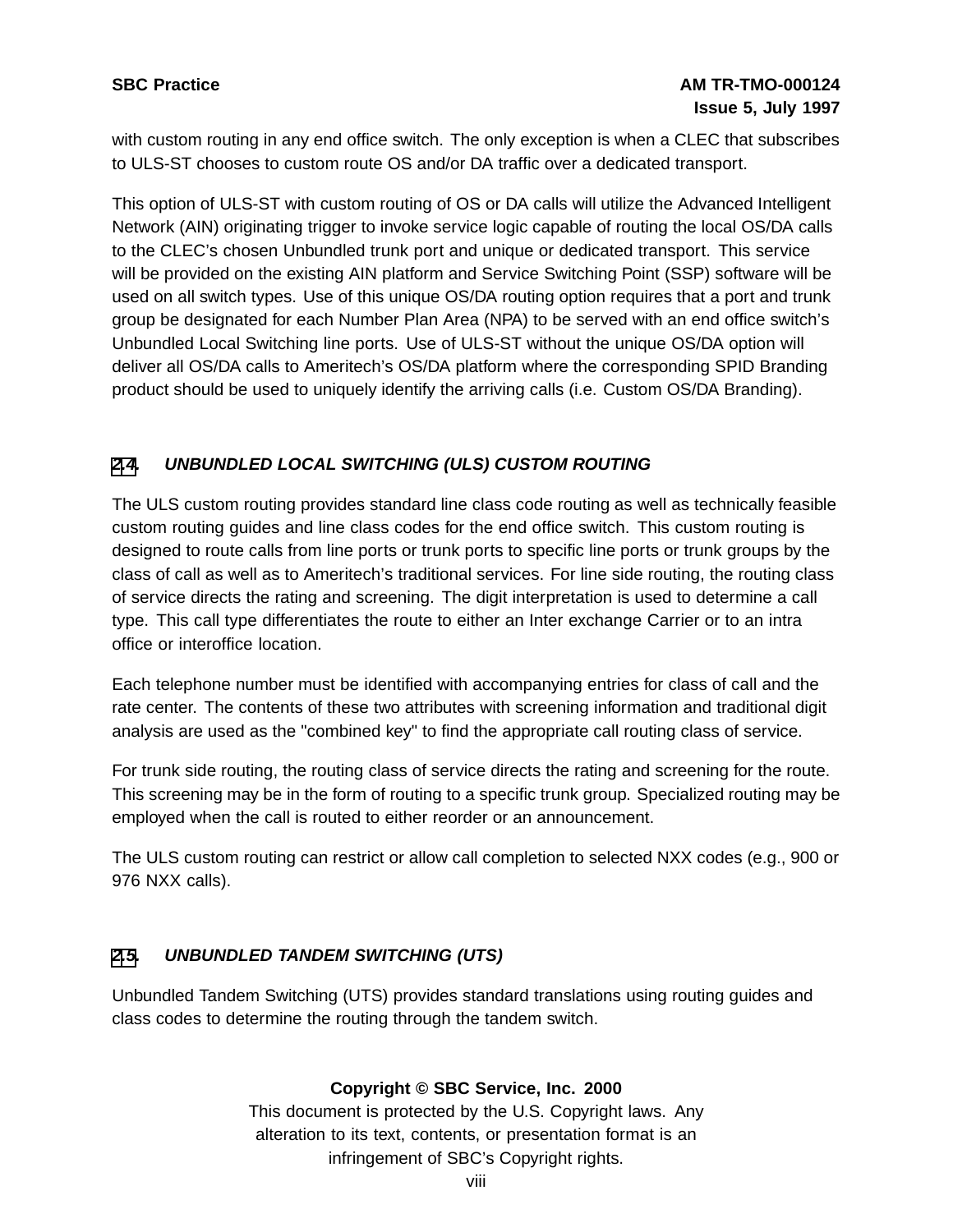This tandem switch routing is designed to route calls from trunk ports or groups to specific trunk ports or groups by the class of call as well as to Ameritech's traditional services. This screening may be in the form of routing to a specific trunk port or group. Specialized routing may be requested (from CLEC via Bona Fide Request process) to route calls to either reorder or an announcement.

If the office is an Access Tandem, translations can interpret impulsed digit and specify routing to or from IXCs or subtending End Offices.

# **[3](#page-8-0). PROVISIONING**

Unbundled switch ports are provisioned using Ameritech's operational support systems. These ports will be provisioned the same as ports used by Ameritech.

# **[4](#page-8-0). NETWORK CHANNEL AND NETWORK CHANNEL INTERFACE CODES**

# **[4.1](#page-8-0). GENERAL**

Network Channel (NC) codes describe, in standard format, the characteristics of the service channel. Network Channel Interface (NCI) codes describe the physical and electrical characteristics of the NI. These coding schemes are fully described in Bellcore Special Report SR-STS-000307, Industry Support Interface (ISI): NC/NCI Code Dictionary. The codes shown in this document have either been approved by the Bellcore chaired NC/NCI Common Language Organization, or approval has been requested.

NC/NCI codes below only reflect requirements for ULS switch ports. When ULS-ST ports are used with UNE-P/CPO, different NC/NCI codes may apply (refer to corresponding CPO ordering guide on CLEC website).

# **[4.2](#page-8-0). NC CODES**

<span id="page-8-0"></span>The NC codes currently available for unbundled switch ports are shown in [Table](#page-8-0) A .

# **Table [1](#page-8-0). Table A - NC Codes**

# **Copyright © SBC Service, Inc. 2000**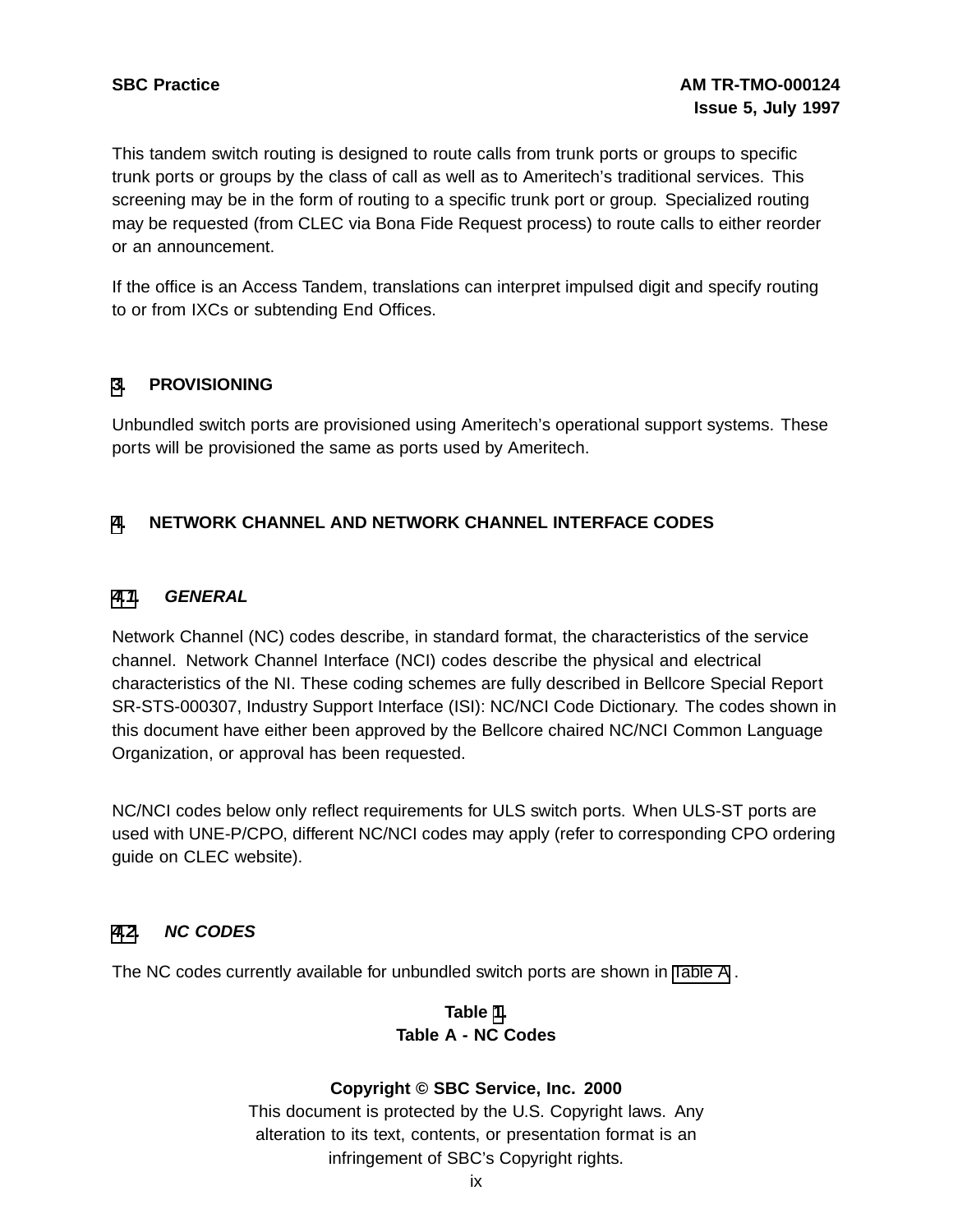| <b>NC Code</b> | <b>Option Code Char 3</b> | <b>Option Code Char 4</b>          |
|----------------|---------------------------|------------------------------------|
| <b>SB</b>      | U Interlec Trunking       | C End Office to E911 TDM           |
|                |                           | D Local TDM to E911 TDM            |
| <b>SD</b>      | V Local Service           | A Intterend Office (SS-7)          |
|                |                           |                                    |
|                |                           | B Intterend Office (MF)            |
|                |                           | D Tandem Connect (SS-7)            |
|                |                           | E Tandem Connect (MF)              |
|                | W Toll Service            | A Tandem Connect (SS-7)            |
|                |                           | <b>B Tandem Connect (MF)</b>       |
|                | X Assistance              | <b>B Directory Assistance (MF)</b> |
|                |                           | E Operator Assistance (MF)         |
| SN             | A (2W)                    | L Line Term                        |
|                | B (4W)                    | T Trunk Term                       |
|                |                           | W TWLT *                           |
| UC             | G CO Switching            | L Line Term                        |
|                | Function                  | T Trunk Term                       |
|                |                           | W TWLT *                           |
| <b>UD</b>      | G CO Switching            | L Line Term                        |
|                |                           |                                    |
|                | Function                  | T Trunk Term                       |
|                |                           | W TWLT                             |

<span id="page-9-0"></span>[\\*](#page-9-0) Trunk With Line Treatment

# **Copyright © SBC Service, Inc. 2000**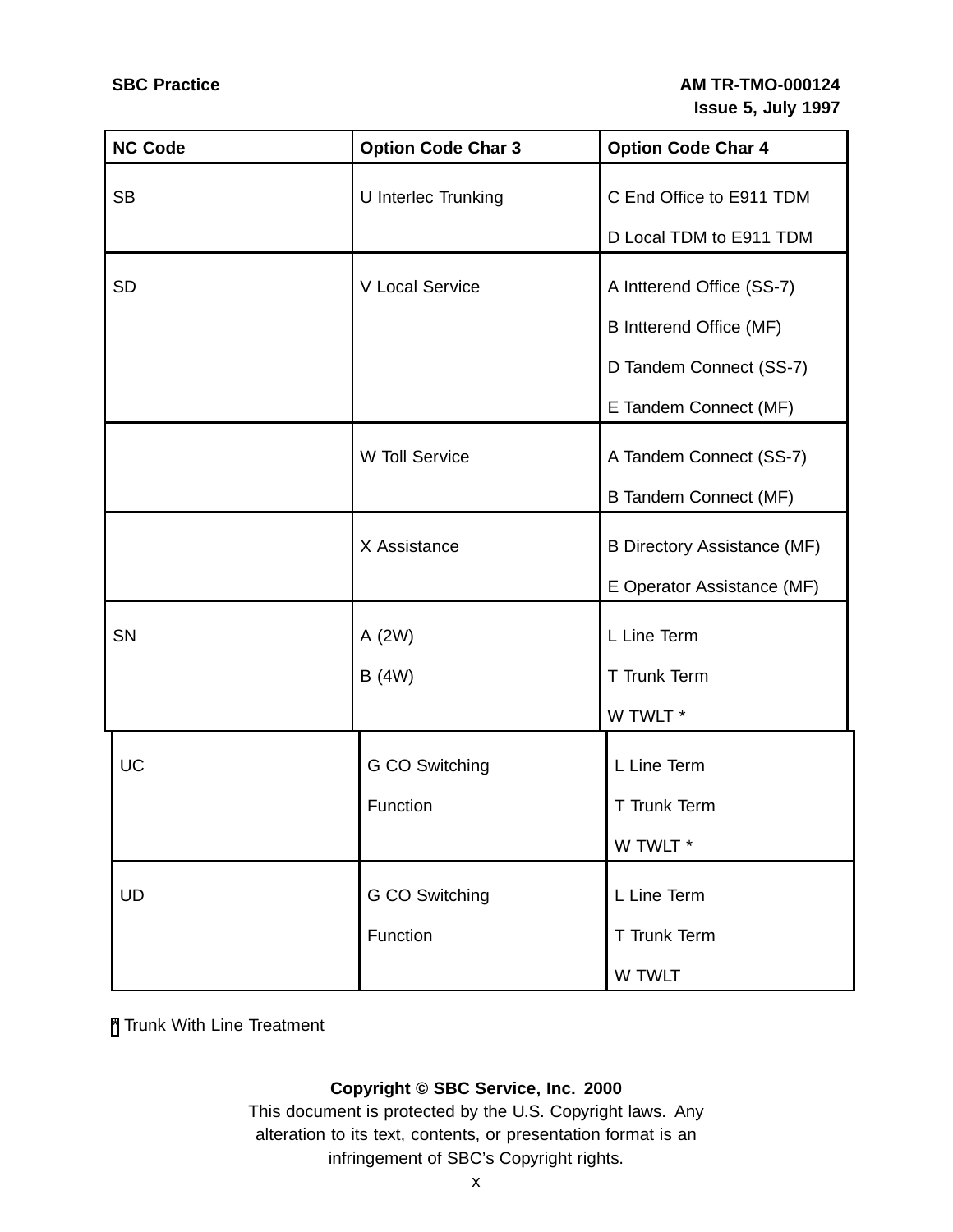# **[4](#page-8-0)[.3](#page-10-0). NCI CODES**

NCI codes describe the NI. [Table](#page-10-0) B shows the currently available NCI codes for unbundled switch ports.

|              | <b>NCI Code</b> |                                  | <b>Description</b>                                     |  |
|--------------|-----------------|----------------------------------|--------------------------------------------------------|--|
| <b>CO-NI</b> |                 |                                  |                                                        |  |
|              | 02QC3.OOE       |                                  | Loop Start Signaling                                   |  |
| 02QC3.OOC    |                 |                                  | <b>Ground Start Signaling</b>                          |  |
| 02QC3.RVO    |                 |                                  | <b>Reverse Battery Signaling</b>                       |  |
| 02QC3.RVT    |                 | <b>Reverse Battery Signaling</b> |                                                        |  |
| 04QC3.E1A    |                 | <b>E&amp;M Signaling</b>         |                                                        |  |
| 04QC3.M1A    |                 | <b>E&amp;M Signaling</b>         |                                                        |  |
|              | 02QC1.OOR       |                                  | Electronic Business Set Interface, 8 KHz ASK Signaling |  |
|              | 02QC5.OOS       |                                  | <b>ISDN BASIC</b>                                      |  |
|              | 02QC3.OOT       |                                  | Coin - Tone Controlled                                 |  |
|              | 02QC3.OOU       |                                  | Coin - Battery Controlled                              |  |

| Table 2. |  |  |  |                     |
|----------|--|--|--|---------------------|
|          |  |  |  | Table B - NCI Codes |

# <span id="page-10-0"></span>**Copyright © SBC Service, Inc. 2000**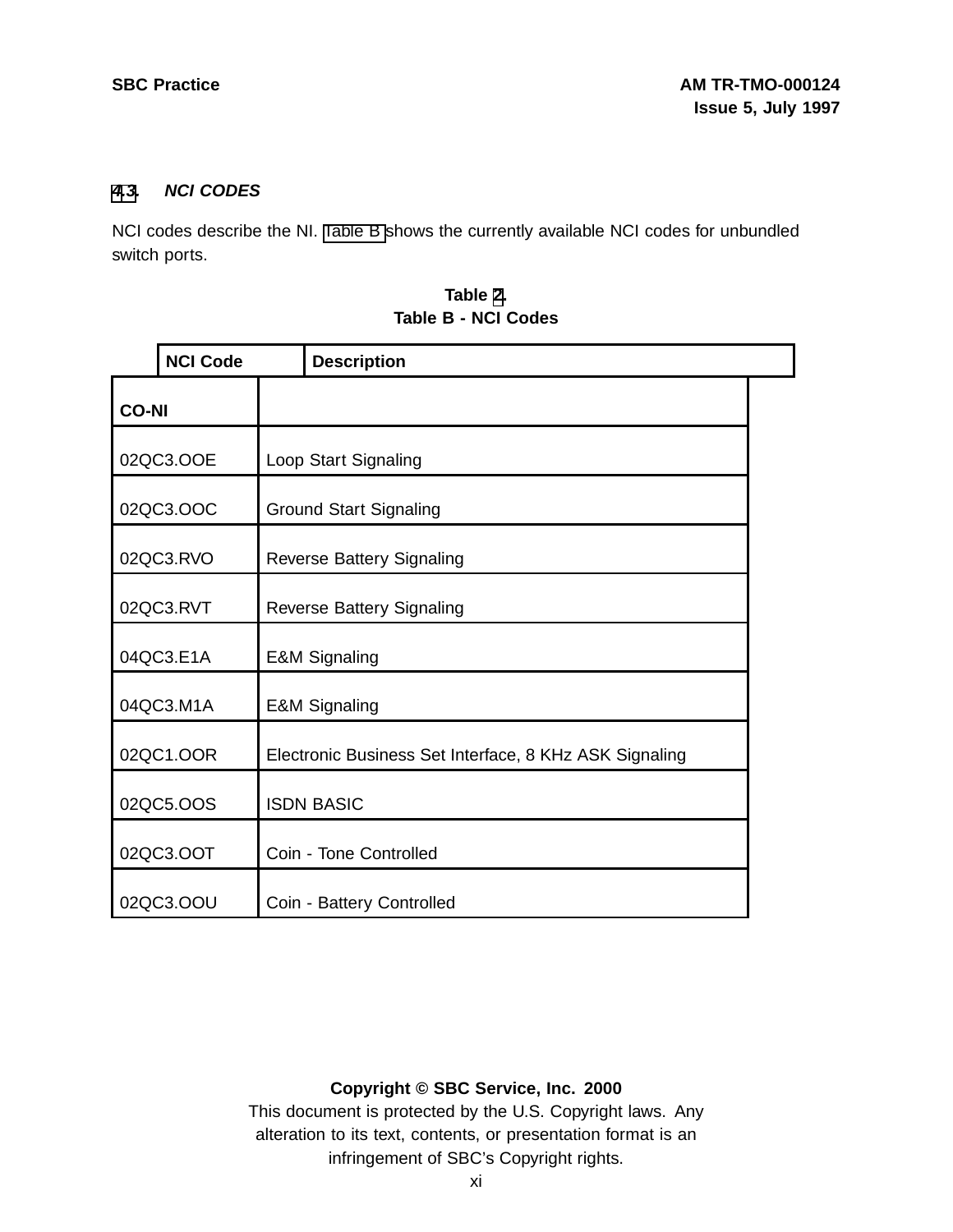# **[4](#page-8-0)[.4](#page-11-0). SWITCH PORT COMPATIBLE TLP RANGES AT THE CO-NI**

# **Table [3](#page-11-0). Switch Port Transmission at the CO-NI**

| <b>Protocol Code</b> | <b>Transmit Level</b> | <b>Receive Level</b> |
|----------------------|-----------------------|----------------------|
| DX, EM, GO, GS,      | $0.0$ d $B$           | $0.0dB$ to - 10dB    |
| LO, LS, RV, NO       |                       |                      |

# **[5](#page-11-0). REFERENCES**

- 1. Bellcore Technical Reference, FR-NWT-000064, LATA Switching Systems Generic Requirements (LSSGR).
- 2. Bellcore Special Report, SR-TSU-002275, Issue 1, March 1991. BOC Notes on the LEC Network - 1990.
- 3. Bellcore Technical Reference, TR-NWT-000334, Switched Access Service: Transmission Parameter Limits and Interface Combinations.
- 4. AM TR-NIS-000099 , Issue 3, August 1993, Ameritech's Caller ID, Caller ID with Name and Visual Message Waiting Indicator.
- 5. AM TR-TMO-000080 , Issue 2, June 1993. Ameritech Services Network Channel and Network Channel Interface Codes - General Availability.
- 6. Code of Federal Regulations, Section 47, Part 68 Connection of Terminal Equipment to the Telephone Network.
- 7. Bellcore Special Report ST-STS-000307, Industry Support Interface (ISI); NC/NCI Code **Dictionary**

# **[6](#page-11-0). ORDERING INFORMATION**

<span id="page-11-0"></span>To order specific documents, contact:

# **Copyright © SBC Service, Inc. 2000**